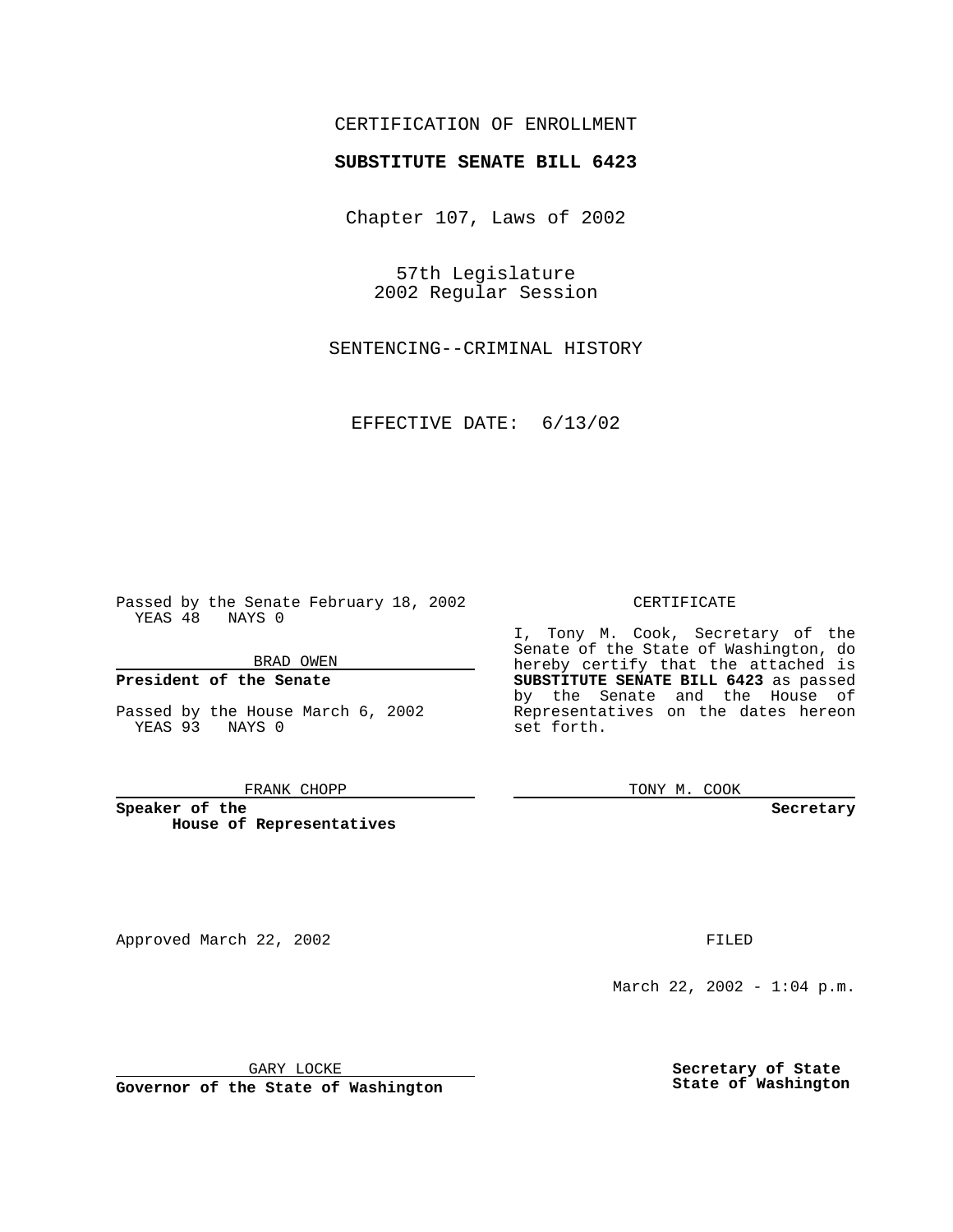# **SUBSTITUTE SENATE BILL 6423** \_\_\_\_\_\_\_\_\_\_\_\_\_\_\_\_\_\_\_\_\_\_\_\_\_\_\_\_\_\_\_\_\_\_\_\_\_\_\_\_\_\_\_\_\_\_\_

\_\_\_\_\_\_\_\_\_\_\_\_\_\_\_\_\_\_\_\_\_\_\_\_\_\_\_\_\_\_\_\_\_\_\_\_\_\_\_\_\_\_\_\_\_\_\_

Passed Legislature - 2002 Regular Session

### **State of Washington 57th Legislature 2002 Regular Session**

**By** Senate Committee on Judiciary (originally sponsored by Senators Costa and McCaslin)

READ FIRST TIME 02/08/2002.

 AN ACT Relating to use of criminal history in sentencing decisions; amending RCW 9.94A.525; reenacting and amending RCW 9.94A.030; creating new sections; and prescribing penalties.

BE IT ENACTED BY THE LEGISLATURE OF THE STATE OF WASHINGTON:

 NEW SECTION. **Sec. 1.** The legislature considers the majority opinions in State v. Cruz, 139 Wn.2d 186 (1999), and State v. Smith, Cause No. 70683-2 (September 6, 2001), to be wrongly decided, since neither properly interpreted legislative intent. When the legislature enacted the sentencing reform act, chapter 9.94A RCW, and each time the legislature has amended the act, the legislature intended that an offender's criminal history and offender score be determined using the statutory provisions that were in effect on the day the current offense was committed.

 Although certain prior convictions previously were not counted in the offender score or included in the criminal history pursuant to former versions of RCW 9.94A.525, or RCW 9.94A.030, those prior convictions need not be "revived" because they were never vacated. As 18 noted in the minority opinions in Cruz and Smith, such application of the law does not involve retroactive application or violate ex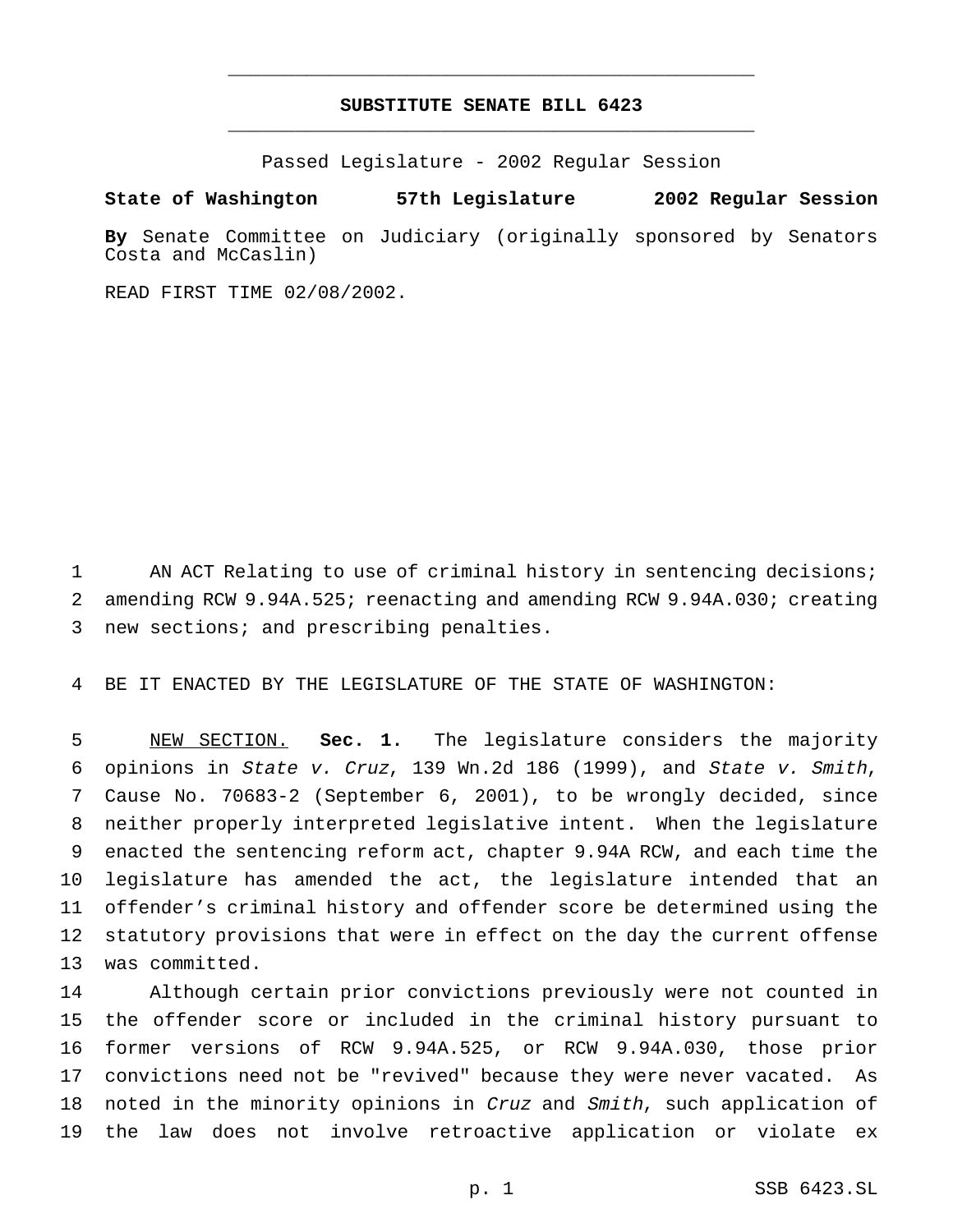postfacto prohibitions. Additionally, the Washington state supreme court has repeatedly held in the past that the provisions of the sentencing reform act act upon and punish only current conduct; the sentencing reform act does not act upon or alter the punishment for prior convictions. See In re Personal Restraint Petition of Williams, 111 Wn.2d 353, (1988). The legislature has never intended to create in an offender a vested right with respect to whether a prior conviction is excluded when calculating an offender score or with respect to how a prior conviction is counted in the offender score for a current offense.

 **Sec. 2.** RCW 9.94A.030 and 2001 2nd sp.s. c 12 s 301, 2001 c 300 s 3, and 2001 c 7 s 2 are each reenacted and amended to read as follows: Unless the context clearly requires otherwise, the definitions in this section apply throughout this chapter.

 (1) "Board" means the indeterminate sentence review board created under chapter 9.95 RCW.

 (2) "Collect," or any derivative thereof, "collect and remit," or "collect and deliver," when used with reference to the department, means that the department, either directly or through a collection agreement authorized by RCW 9.94A.760, is responsible for monitoring and enforcing the offender's sentence with regard to the legal financial obligation, receiving payment thereof from the offender, and, consistent with current law, delivering daily the entire payment to the superior court clerk without depositing it in a departmental account. (3) "Commission" means the sentencing guidelines commission.

 (4) "Community corrections officer" means an employee of the department who is responsible for carrying out specific duties in supervision of sentenced offenders and monitoring of sentence conditions.

 (5) "Community custody" means that portion of an offender's sentence of confinement in lieu of earned release time or imposed pursuant to RCW 9.94A.505(2)(b), 9.94A.650 through 9.94A.670, 9.94A.690, 9.94A.700 through 9.94A.715, or 9.94A.545, served in the community subject to controls placed on the offender's movement and activities by the department. For offenders placed on community custody for crimes committed on or after July 1, 2000, the department shall assess the offender's risk of reoffense and may establish and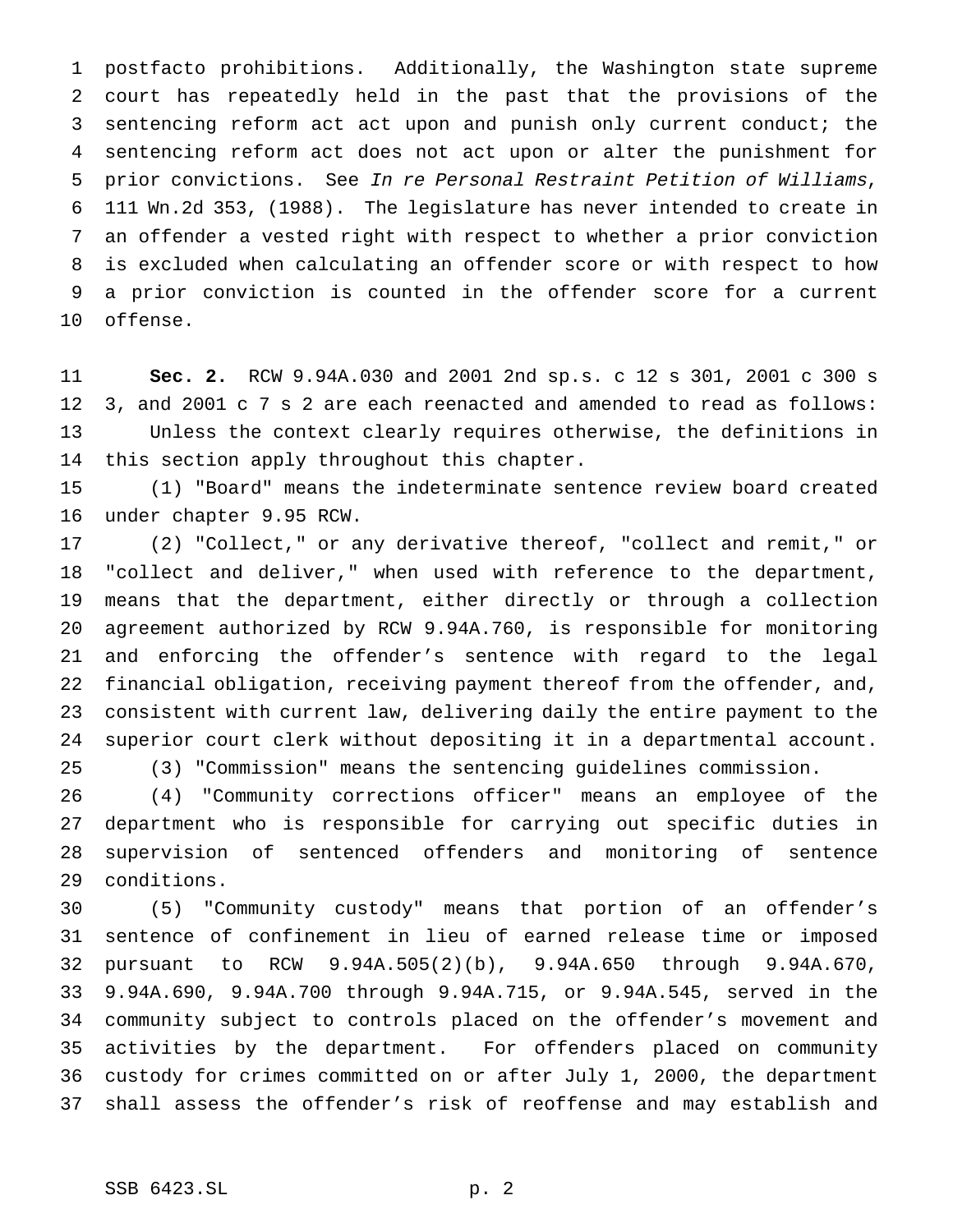modify conditions of community custody, in addition to those imposed by the court, based upon the risk to community safety.

 (6) "Community custody range" means the minimum and maximum period of community custody included as part of a sentence under RCW 9.94A.715, as established by the commission or the legislature under RCW 9.94A.850, for crimes committed on or after July 1, 2000.

 (7) "Community placement" means that period during which the offender is subject to the conditions of community custody and/or postrelease supervision, which begins either upon completion of the term of confinement (postrelease supervision) or at such time as the offender is transferred to community custody in lieu of earned release. Community placement may consist of entirely community custody, entirely postrelease supervision, or a combination of the two.

 (8) "Community service" means compulsory service, without compensation, performed for the benefit of the community by the offender.

 (9) "Community supervision" means a period of time during which a convicted offender is subject to crime-related prohibitions and other sentence conditions imposed by a court pursuant to this chapter or RCW 16.52.200(6) or 46.61.524. Where the court finds that any offender has a chemical dependency that has contributed to his or her offense, the conditions of supervision may, subject to available resources, include treatment. For purposes of the interstate compact for out-of-state supervision of parolees and probationers, RCW 9.95.270, community supervision is the functional equivalent of probation and should be considered the same as probation by other states.

(10) "Confinement" means total or partial confinement.

 (11) "Conviction" means an adjudication of guilt pursuant to Titles 10 or 13 RCW and includes a verdict of guilty, a finding of guilty, and acceptance of a plea of guilty.

 (12) "Crime-related prohibition" means an order of a court prohibiting conduct that directly relates to the circumstances of the crime for which the offender has been convicted, and shall not be construed to mean orders directing an offender affirmatively to participate in rehabilitative programs or to otherwise perform affirmative conduct. However, affirmative acts necessary to monitor compliance with the order of a court may be required by the department.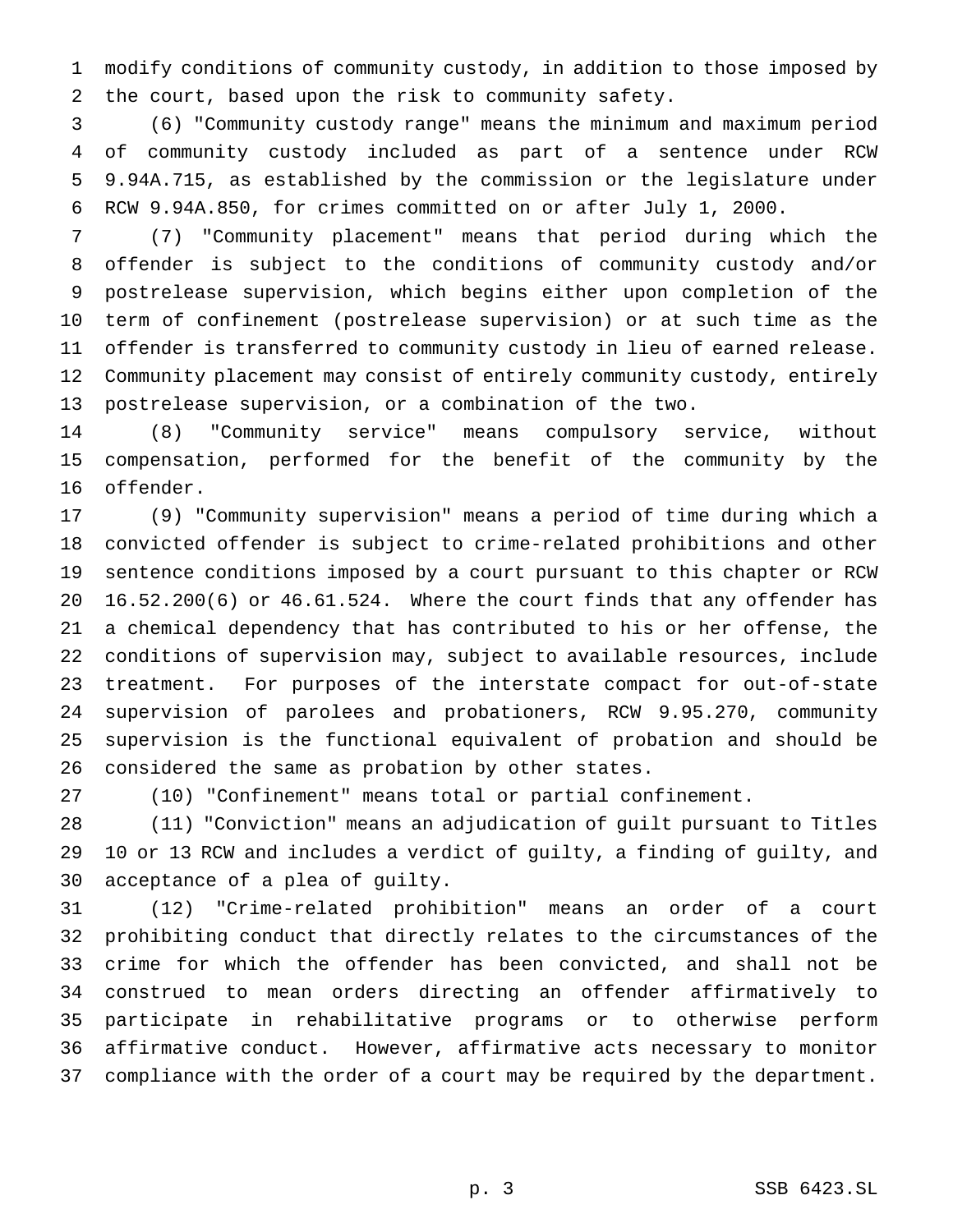(13) "Criminal history" means the list of a defendant's prior convictions and juvenile adjudications, whether in this state, in federal court, or elsewhere.

 (a) The history shall include, where known, for each conviction 5 ( $(\overline{(a)})$ ) (i) whether the defendant has been placed on probation and the 6 length and terms thereof; and  $((+b))$  (ii) whether the defendant has been incarcerated and the length of incarceration.

 (b) A conviction may be removed from a defendant's criminal history only if it is vacated pursuant to RCW 9.96.060, 9.94A.640, 9.95.240, or 10 a similar out-of-state statute, or if the conviction has been vacated 11 pursuant to a governor's pardon.

12 (c) The determination of a defendant's criminal history is distinct from the determination of an offender score. A prior conviction that was not included in an offender score calculated pursuant to a former 15 version of the sentencing reform act remains part of the defendant's criminal history.

 (14) "Day fine" means a fine imposed by the sentencing court that equals the difference between the offender's net daily income and the reasonable obligations that the offender has for the support of the offender and any dependents.

 (15) "Day reporting" means a program of enhanced supervision designed to monitor the offender's daily activities and compliance with sentence conditions, and in which the offender is required to report daily to a specific location designated by the department or the sentencing court.

(16) "Department" means the department of corrections.

 (17) "Determinate sentence" means a sentence that states with exactitude the number of actual years, months, or days of total confinement, of partial confinement, of community supervision, the number of actual hours or days of community service work, or dollars or terms of a legal financial obligation. The fact that an offender through earned release can reduce the actual period of confinement shall not affect the classification of the sentence as a determinate sentence.

 (18) "Disposable earnings" means that part of the earnings of an offender remaining after the deduction from those earnings of any amount required by law to be withheld. For the purposes of this definition, "earnings" means compensation paid or payable for personal services, whether denominated as wages, salary, commission, bonuses, or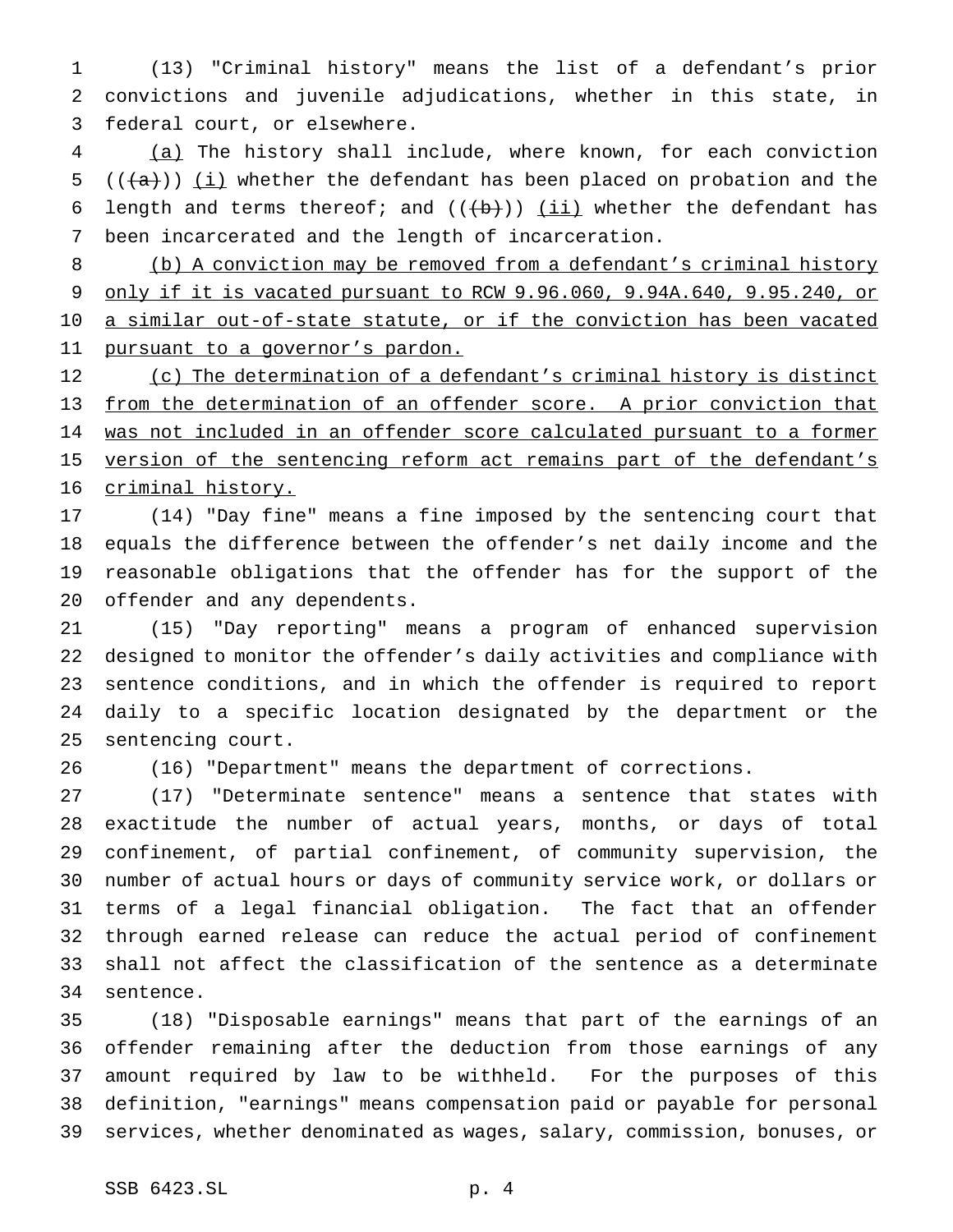otherwise, and, notwithstanding any other provision of law making the payments exempt from garnishment, attachment, or other process to satisfy a court-ordered legal financial obligation, specifically includes periodic payments pursuant to pension or retirement programs, or insurance policies of any type, but does not include payments made under Title 50 RCW, except as provided in RCW 50.40.020 and 50.40.050, or Title 74 RCW.

 (19) "Drug offender sentencing alternative" is a sentencing option available to persons convicted of a felony offense other than a violent offense or a sex offense and who are eligible for the option under RCW 9.94A.660.

(20) "Drug offense" means:

 (a) Any felony violation of chapter 69.50 RCW except possession of a controlled substance (RCW 69.50.401(d)) or forged prescription for a controlled substance (RCW 69.50.403);

 (b) Any offense defined as a felony under federal law that relates to the possession, manufacture, distribution, or transportation of a controlled substance; or

 (c) Any out-of-state conviction for an offense that under the laws of this state would be a felony classified as a drug offense under (a) of this subsection.

 (21) "Earned release" means earned release from confinement as provided in RCW 9.94A.728.

(22) "Escape" means:

 (a) Sexually violent predator escape (RCW 9A.76.115), escape in the first degree (RCW 9A.76.110), escape in the second degree (RCW 9A.76.120), willful failure to return from furlough (RCW 72.66.060), willful failure to return from work release (RCW 72.65.070), or willful failure to be available for supervision by the department while in community custody (RCW 72.09.310); or

 (b) Any federal or out-of-state conviction for an offense that under the laws of this state would be a felony classified as an escape under (a) of this subsection.

(23) "Felony traffic offense" means:

 (a) Vehicular homicide (RCW 46.61.520), vehicular assault (RCW 46.61.522), eluding a police officer (RCW 46.61.024), or felony hit-and-run injury-accident (RCW 46.52.020(4)); or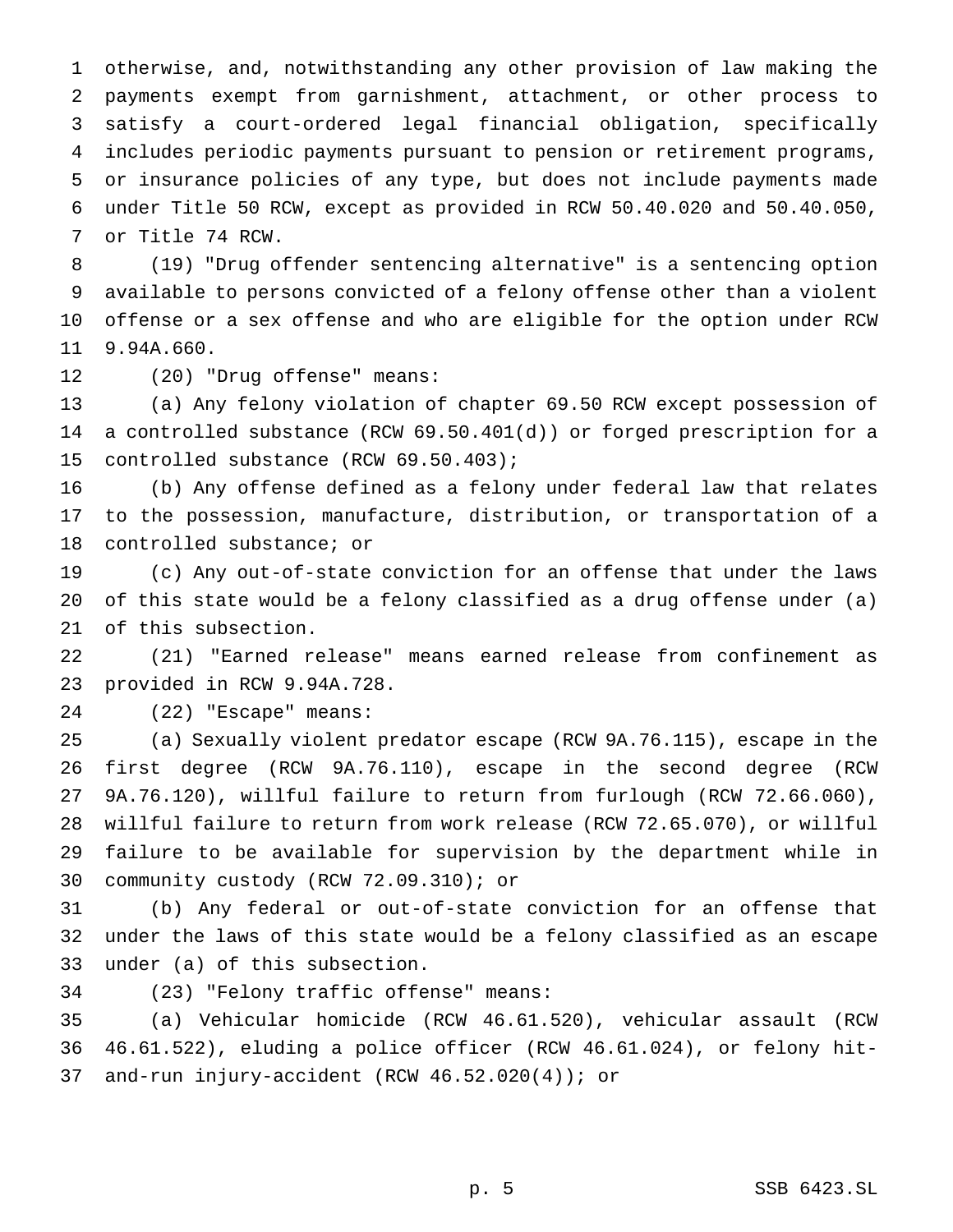(b) Any federal or out-of-state conviction for an offense that under the laws of this state would be a felony classified as a felony traffic offense under (a) of this subsection.

 (24) "Fine" means a specific sum of money ordered by the sentencing court to be paid by the offender to the court over a specific period of time.

 (25) "First-time offender" means any person who has no prior convictions for a felony and is eligible for the first-time offender waiver under RCW 9.94A.650.

 (26) "Home detention" means a program of partial confinement available to offenders wherein the offender is confined in a private residence subject to electronic surveillance.

 (27) "Legal financial obligation" means a sum of money that is ordered by a superior court of the state of Washington for legal financial obligations which may include restitution to the victim, statutorily imposed crime victims' compensation fees as assessed pursuant to RCW 7.68.035, court costs, county or interlocal drug funds, court-appointed attorneys' fees, and costs of defense, fines, and any other financial obligation that is assessed to the offender as a result of a felony conviction. Upon conviction for vehicular assault while under the influence of intoxicating liquor or any drug, RCW 46.61.522(1)(b), or vehicular homicide while under the influence of intoxicating liquor or any drug, RCW 46.61.520(1)(a), legal financial obligations may also include payment to a public agency of the expense of an emergency response to the incident resulting in the conviction, subject to RCW 38.52.430.

 (28) "Most serious offense" means any of the following felonies or a felony attempt to commit any of the following felonies:

 (a) Any felony defined under any law as a class A felony or criminal solicitation of or criminal conspiracy to commit a class A felony;

- 
- (b) Assault in the second degree;
- (c) Assault of a child in the second degree;
- (d) Child molestation in the second degree;
- (e) Controlled substance homicide;
- (f) Extortion in the first degree;
- (g) Incest when committed against a child under age fourteen;
- (h) Indecent liberties;
- (i) Kidnapping in the second degree;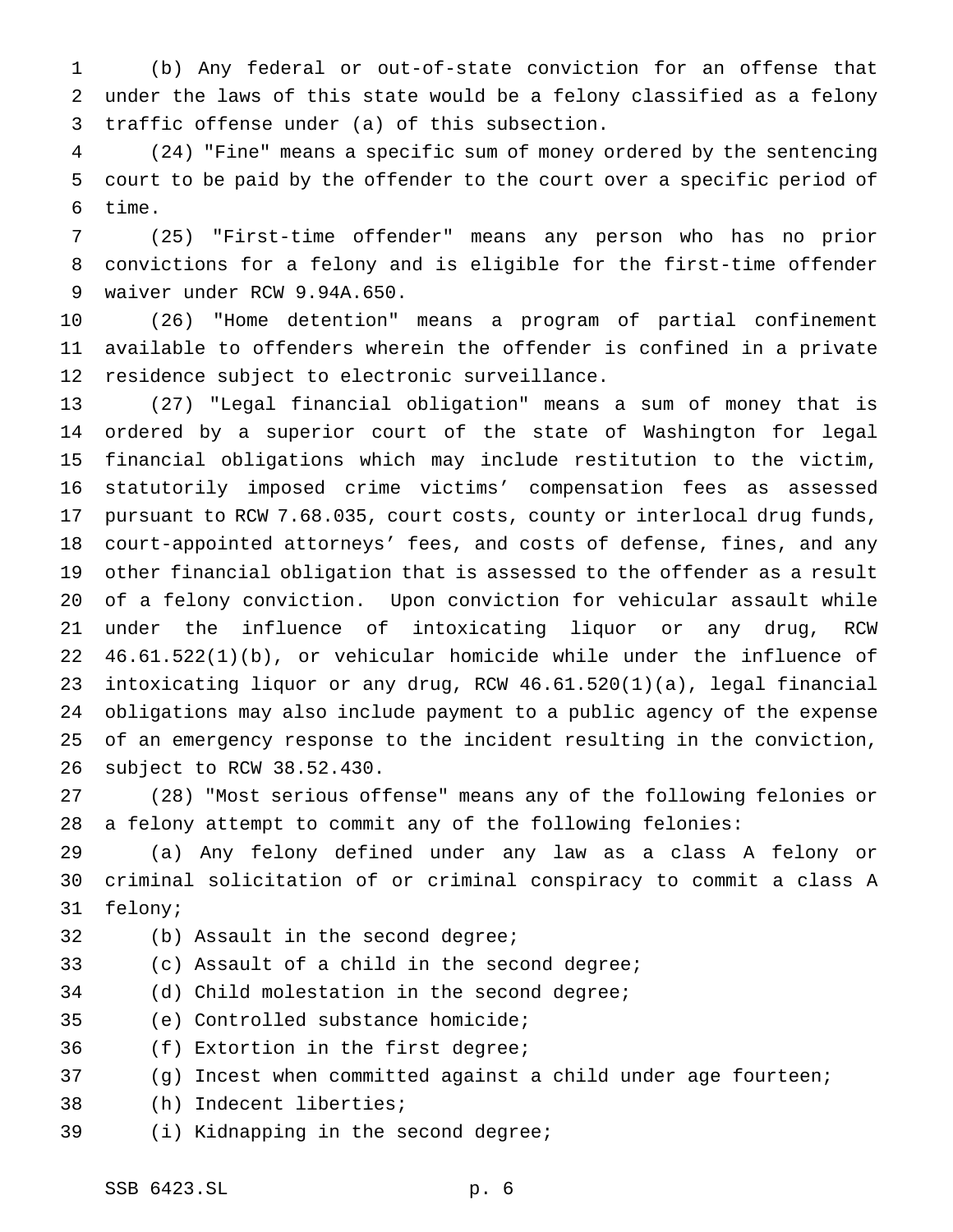1 (j) Leading organized crime;

(k) Manslaughter in the first degree;

(l) Manslaughter in the second degree;

(m) Promoting prostitution in the first degree;

(n) Rape in the third degree;

(o) Robbery in the second degree;

(p) Sexual exploitation;

 (q) Vehicular assault, when caused by the operation or driving of a vehicle by a person while under the influence of intoxicating liquor or any drug or by the operation or driving of a vehicle in a reckless manner;

 (r) Vehicular homicide, when proximately caused by the driving of any vehicle by any person while under the influence of intoxicating liquor or any drug as defined by RCW 46.61.502, or by the operation of any vehicle in a reckless manner;

 (s) Any other class B felony offense with a finding of sexual motivation;

 (t) Any other felony with a deadly weapon verdict under RCW 9.94A.602;

 (u) Any felony offense in effect at any time prior to December 2, 1993, that is comparable to a most serious offense under this subsection, or any federal or out-of-state conviction for an offense that under the laws of this state would be a felony classified as a most serious offense under this subsection;

 (v)(i) A prior conviction for indecent liberties under RCW 9A.88.100(1) (a), (b), and (c), chapter 260, Laws of 1975 1st ex. sess. as it existed until July 1, 1979, RCW 9A.44.100(1) (a), (b), and (c) as it existed from July 1, 1979, until June 11, 1986, and RCW 9A.44.100(1) (a), (b), and (d) as it existed from June 11, 1986, until July 1, 1988; (ii) A prior conviction for indecent liberties under RCW 9A.44.100(1)(c) as it existed from June 11, 1986, until July 1, 1988, if: (A) The crime was committed against a child under the age of fourteen; or (B) the relationship between the victim and perpetrator is included in the definition of indecent liberties under RCW 9A.44.100(1)(c) as it existed from July 1, 1988, through July 27, 1997, or RCW 9A.44.100(1) (d) or (e) as it existed from July 25, 1993, through July 27, 1997.

 (29) "Nonviolent offense" means an offense which is not a violent offense.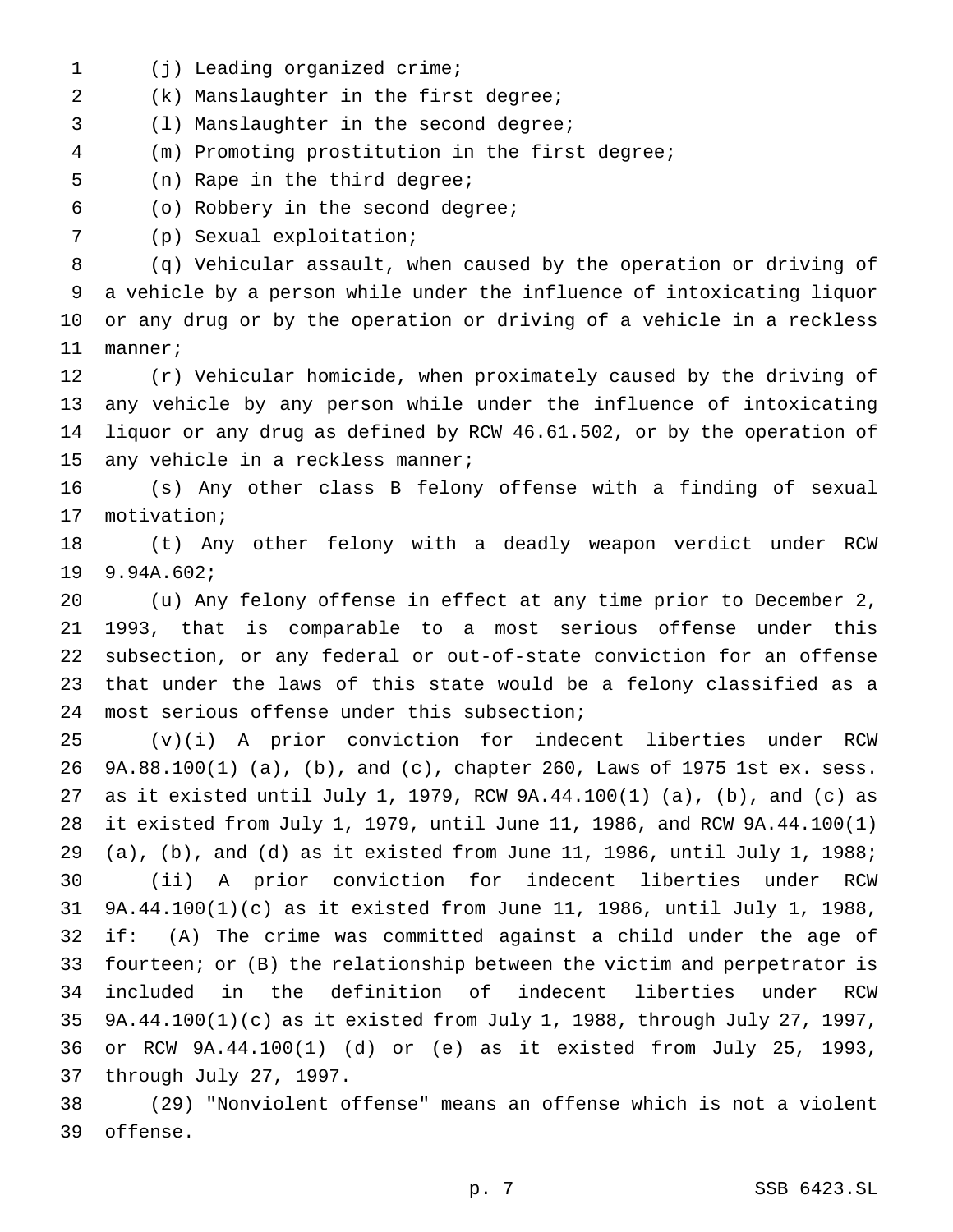(30) "Offender" means a person who has committed a felony established by state law and is eighteen years of age or older or is less than eighteen years of age but whose case is under superior court jurisdiction under RCW 13.04.030 or has been transferred by the appropriate juvenile court to a criminal court pursuant to RCW 13.40.110. Throughout this chapter, the terms "offender" and "defendant" are used interchangeably.

 (31) "Partial confinement" means confinement for no more than one year in a facility or institution operated or utilized under contract by the state or any other unit of government, or, if home detention or work crew has been ordered by the court, in an approved residence, for a substantial portion of each day with the balance of the day spent in the community. Partial confinement includes work release, home detention, work crew, and a combination of work crew and home detention.

(32) "Persistent offender" is an offender who:

 (a)(i) Has been convicted in this state of any felony considered a most serious offense; and

 (ii) Has, before the commission of the offense under (a) of this subsection, been convicted as an offender on at least two separate occasions, whether in this state or elsewhere, of felonies that under the laws of this state would be considered most serious offenses and would be included in the offender score under RCW 9.94A.525; provided that of the two or more previous convictions, at least one conviction must have occurred before the commission of any of the other most serious offenses for which the offender was previously convicted; or

 (b)(i) Has been convicted of: (A) Rape in the first degree, rape of a child in the first degree, child molestation in the first degree, rape in the second degree, rape of a child in the second degree, or indecent liberties by forcible compulsion; (B) any of the following offenses with a finding of sexual motivation: Murder in the first degree, murder in the second degree, homicide by abuse, kidnapping in the first degree, kidnapping in the second degree, assault in the first degree, assault in the second degree, assault of a child in the first degree, or burglary in the first degree; or (C) an attempt to commit 36 any crime listed in this subsection  $(32)(b)(i)$ ; and

 (ii) Has, before the commission of the offense under (b)(i) of this subsection, been convicted as an offender on at least one occasion, whether in this state or elsewhere, of an offense listed in (b)(i) of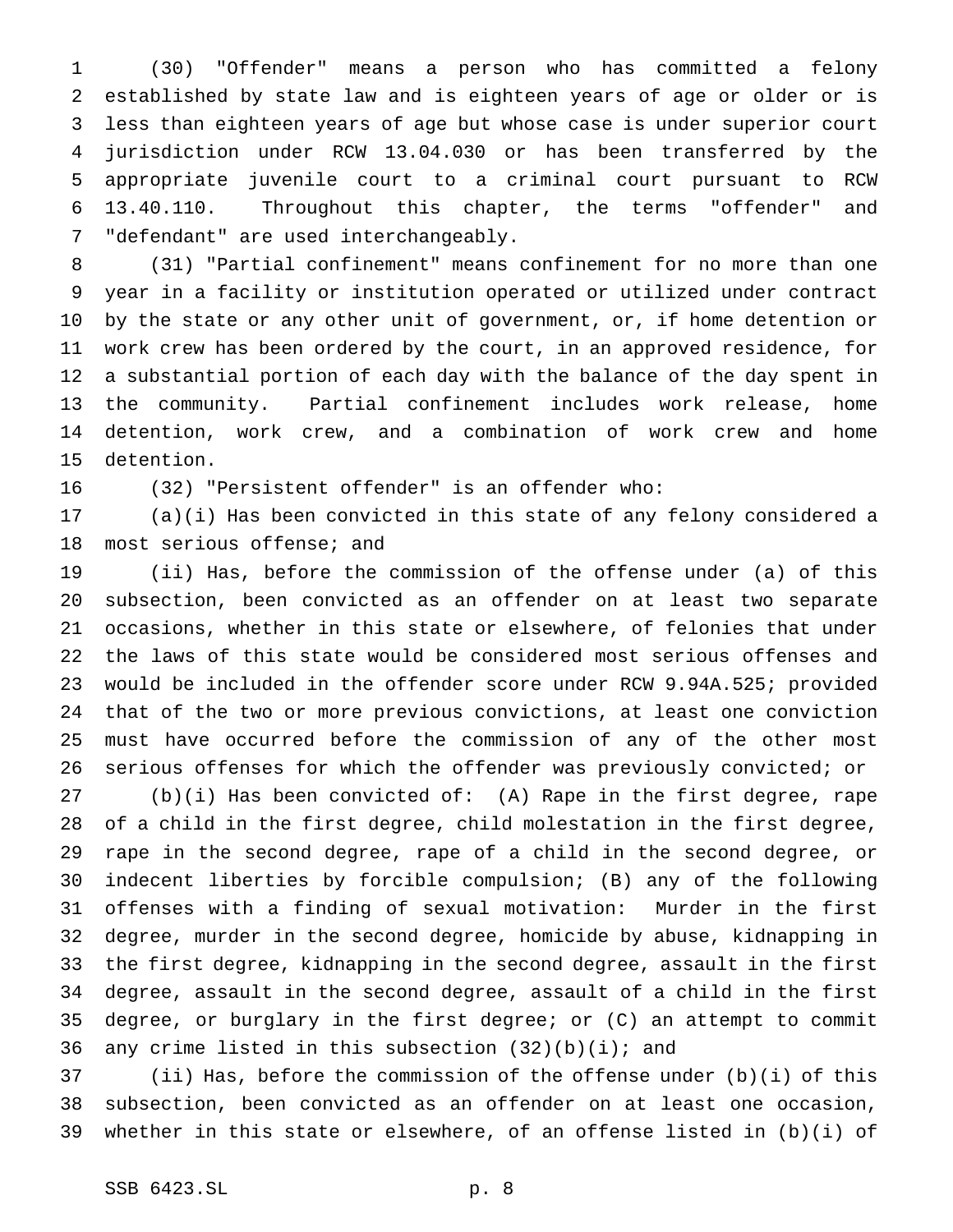this subsection or any federal or out-of-state offense or offense under prior Washington law that is comparable to the offenses listed in (b)(i) of this subsection. A conviction for rape of a child in the first degree constitutes a conviction under (b)(i) of this subsection only when the offender was sixteen years of age or older when the offender committed the offense. A conviction for rape of a child in the second degree constitutes a conviction under (b)(i) of this subsection only when the offender was eighteen years of age or older when the offender committed the offense.

 (33) "Postrelease supervision" is that portion of an offender's community placement that is not community custody.

 (34) "Restitution" means a specific sum of money ordered by the sentencing court to be paid by the offender to the court over a specified period of time as payment of damages. The sum may include both public and private costs.

 (35) "Risk assessment" means the application of an objective instrument supported by research and adopted by the department for the purpose of assessing an offender's risk of reoffense, taking into consideration the nature of the harm done by the offender, place and circumstances of the offender related to risk, the offender's relationship to any victim, and any information provided to the department by victims. The results of a risk assessment shall not be based on unconfirmed or unconfirmable allegations.

(36) "Serious traffic offense" means:

 (a) Driving while under the influence of intoxicating liquor or any drug (RCW 46.61.502), actual physical control while under the influence of intoxicating liquor or any drug (RCW 46.61.504), reckless driving (RCW 46.61.500), or hit-and-run an attended vehicle (RCW 46.52.020(5)); or

 (b) Any federal, out-of-state, county, or municipal conviction for an offense that under the laws of this state would be classified as a serious traffic offense under (a) of this subsection.

 (37) "Serious violent offense" is a subcategory of violent offense and means:

(a)(i) Murder in the first degree;

(ii) Homicide by abuse;

- 37 (iii) Murder in the second degree;
- (iv) Manslaughter in the first degree;
- (v) Assault in the first degree;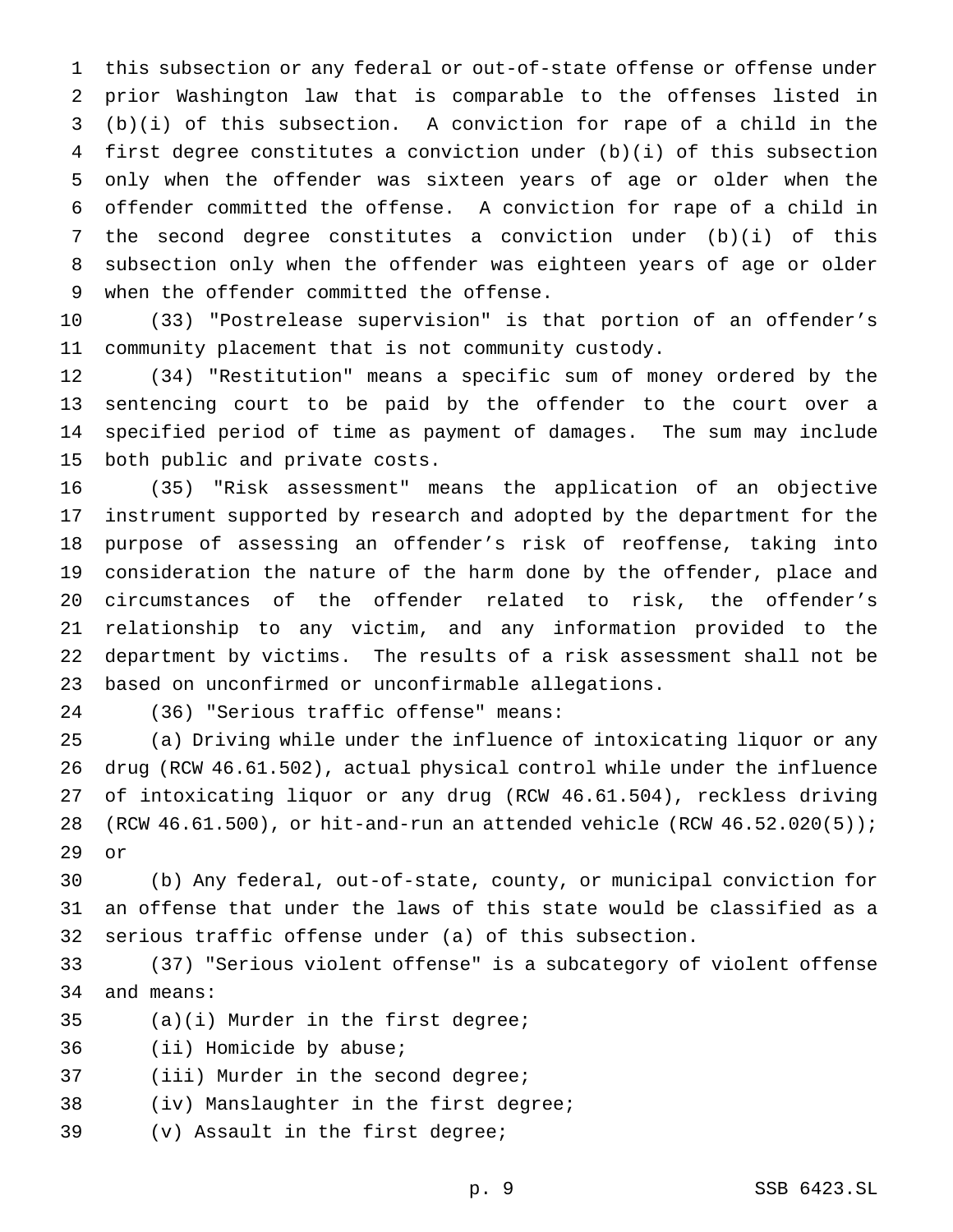(vi) Kidnapping in the first degree;

(vii) Rape in the first degree;

(viii) Assault of a child in the first degree; or

 (ix) An attempt, criminal solicitation, or criminal conspiracy to commit one of these felonies; or

 (b) Any federal or out-of-state conviction for an offense that under the laws of this state would be a felony classified as a serious violent offense under (a) of this subsection.

(38) "Sex offense" means:

 (a)(i) A felony that is a violation of chapter 9A.44 RCW other than RCW 9A.44.130(11);

(ii) A violation of RCW 9A.64.020;

 (iii) A felony that is a violation of chapter 9.68A RCW other than RCW 9.68A.070 or 9.68A.080; or

 (iv) A felony that is, under chapter 9A.28 RCW, a criminal attempt, criminal solicitation, or criminal conspiracy to commit such crimes;

 (b) Any conviction for a felony offense in effect at any time prior to July 1, 1976, that is comparable to a felony classified as a sex offense in (a) of this subsection;

 (c) A felony with a finding of sexual motivation under RCW 9.94A.835 or 13.40.135; or

 (d) Any federal or out-of-state conviction for an offense that under the laws of this state would be a felony classified as a sex offense under (a) of this subsection.

 (39) "Sexual motivation" means that one of the purposes for which the defendant committed the crime was for the purpose of his or her sexual gratification.

 (40) "Standard sentence range" means the sentencing court's discretionary range in imposing a nonappealable sentence.

 (41) "Statutory maximum sentence" means the maximum length of time for which an offender may be confined as punishment for a crime as prescribed in chapter 9A.20 RCW, RCW 9.92.010, the statute defining the crime, or other statute defining the maximum penalty for a crime.

 (42) "Total confinement" means confinement inside the physical boundaries of a facility or institution operated or utilized under contract by the state or any other unit of government for twenty-four hours a day, or pursuant to RCW 72.64.050 and 72.64.060.

 (43) "Transition training" means written and verbal instructions and assistance provided by the department to the offender during the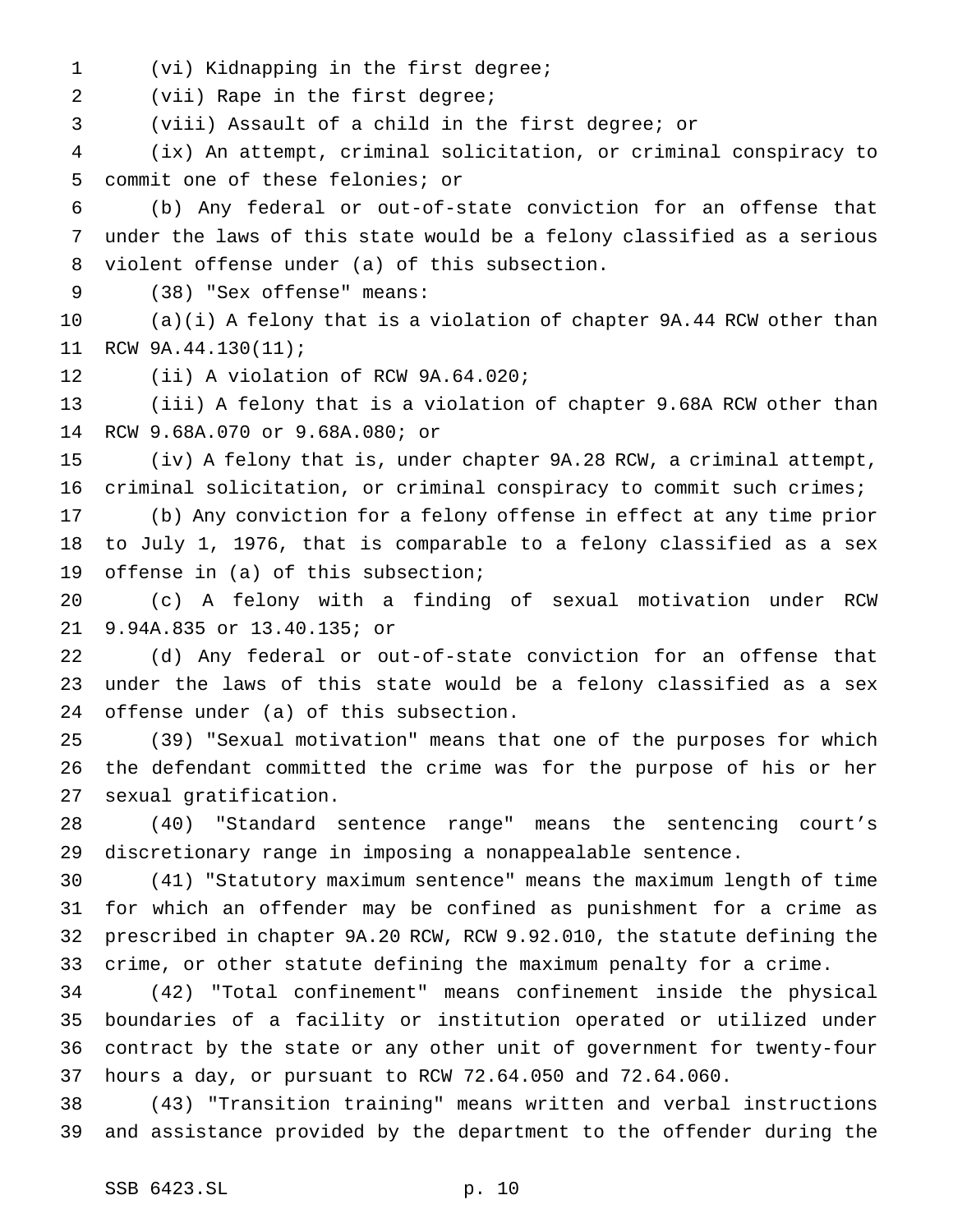two weeks prior to the offender's successful completion of the work ethic camp program. The transition training shall include instructions in the offender's requirements and obligations during the offender's period of community custody.

 (44) "Victim" means any person who has sustained emotional, psychological, physical, or financial injury to person or property as a direct result of the crime charged.

(45) "Violent offense" means:

(a) Any of the following felonies:

 (i) Any felony defined under any law as a class A felony or an attempt to commit a class A felony;

 (ii) Criminal solicitation of or criminal conspiracy to commit a class A felony;

(iii) Manslaughter in the first degree;

(iv) Manslaughter in the second degree;

(v) Indecent liberties if committed by forcible compulsion;

(vi) Kidnapping in the second degree;

18 (vii) Arson in the second degree;

19 (viii) Assault in the second degree;

(ix) Assault of a child in the second degree;

(x) Extortion in the first degree;

(xi) Robbery in the second degree;

(xii) Drive-by shooting;

 (xiii) Vehicular assault, when caused by the operation or driving of a vehicle by a person while under the influence of intoxicating liquor or any drug or by the operation or driving of a vehicle in a 27 reckless manner; and

 (xiv) Vehicular homicide, when proximately caused by the driving of any vehicle by any person while under the influence of intoxicating liquor or any drug as defined by RCW 46.61.502, or by the operation of any vehicle in a reckless manner;

 (b) Any conviction for a felony offense in effect at any time prior to July 1, 1976, that is comparable to a felony classified as a violent offense in (a) of this subsection; and

 (c) Any federal or out-of-state conviction for an offense that under the laws of this state would be a felony classified as a violent offense under (a) or (b) of this subsection.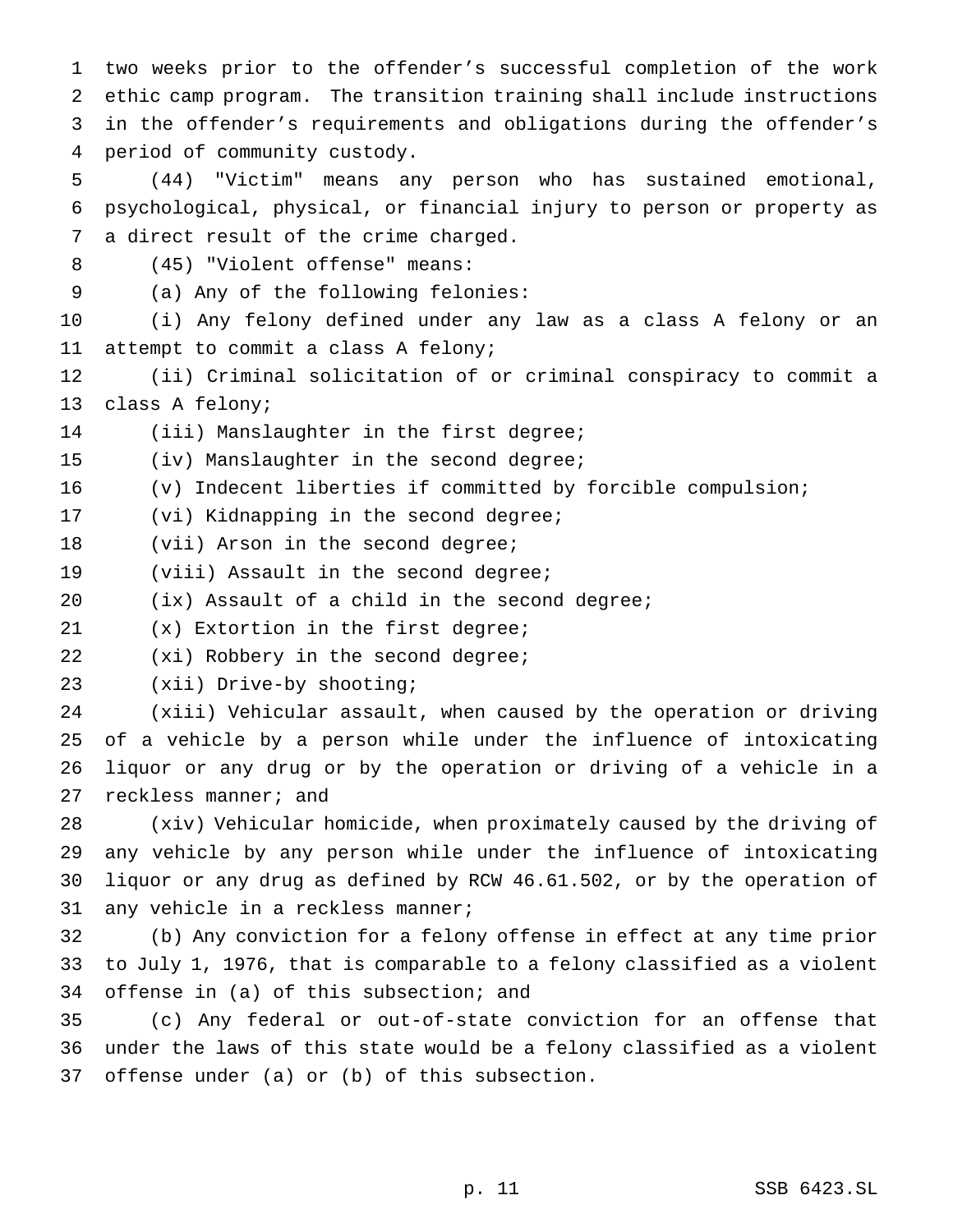(46) "Work crew" means a program of partial confinement consisting of civic improvement tasks for the benefit of the community that complies with RCW 9.94A.725.

 (47) "Work ethic camp" means an alternative incarceration program as provided in RCW 9.94A.690 designed to reduce recidivism and lower the cost of corrections by requiring offenders to complete a comprehensive array of real-world job and vocational experiences, character-building work ethics training, life management skills development, substance abuse rehabilitation, counseling, literacy training, and basic adult education.

 (48) "Work release" means a program of partial confinement available to offenders who are employed or engaged as a student in a regular course of study at school.

 **Sec. 3.** RCW 9.94A.525 and 2001 c 264 s 5 are each amended to read as follows:

 The offender score is measured on the horizontal axis of the sentencing grid. The offender score rules are as follows:

 The offender score is the sum of points accrued under this section rounded down to the nearest whole number.

 (1) A prior conviction is a conviction which exists before the date of sentencing for the offense for which the offender score is being computed. Convictions entered or sentenced on the same date as the conviction for which the offender score is being computed shall be deemed "other current offenses" within the meaning of RCW 9.94A.589.

 (2) Class A and sex prior felony convictions shall always be included in the offender score. Class B prior felony convictions other than sex offenses shall not be included in the offender score, if since the last date of release from confinement (including full-time residential treatment) pursuant to a felony conviction, if any, or entry of judgment and sentence, the offender had spent ten consecutive years in the community without committing any crime that subsequently results in a conviction. Class C prior felony convictions other than sex offenses shall not be included in the offender score if, since the last date of release from confinement (including full-time residential treatment) pursuant to a felony conviction, if any, or entry of judgment and sentence, the offender had spent five consecutive years in the community without committing any crime that subsequently results in a conviction. Serious traffic convictions shall not be included in the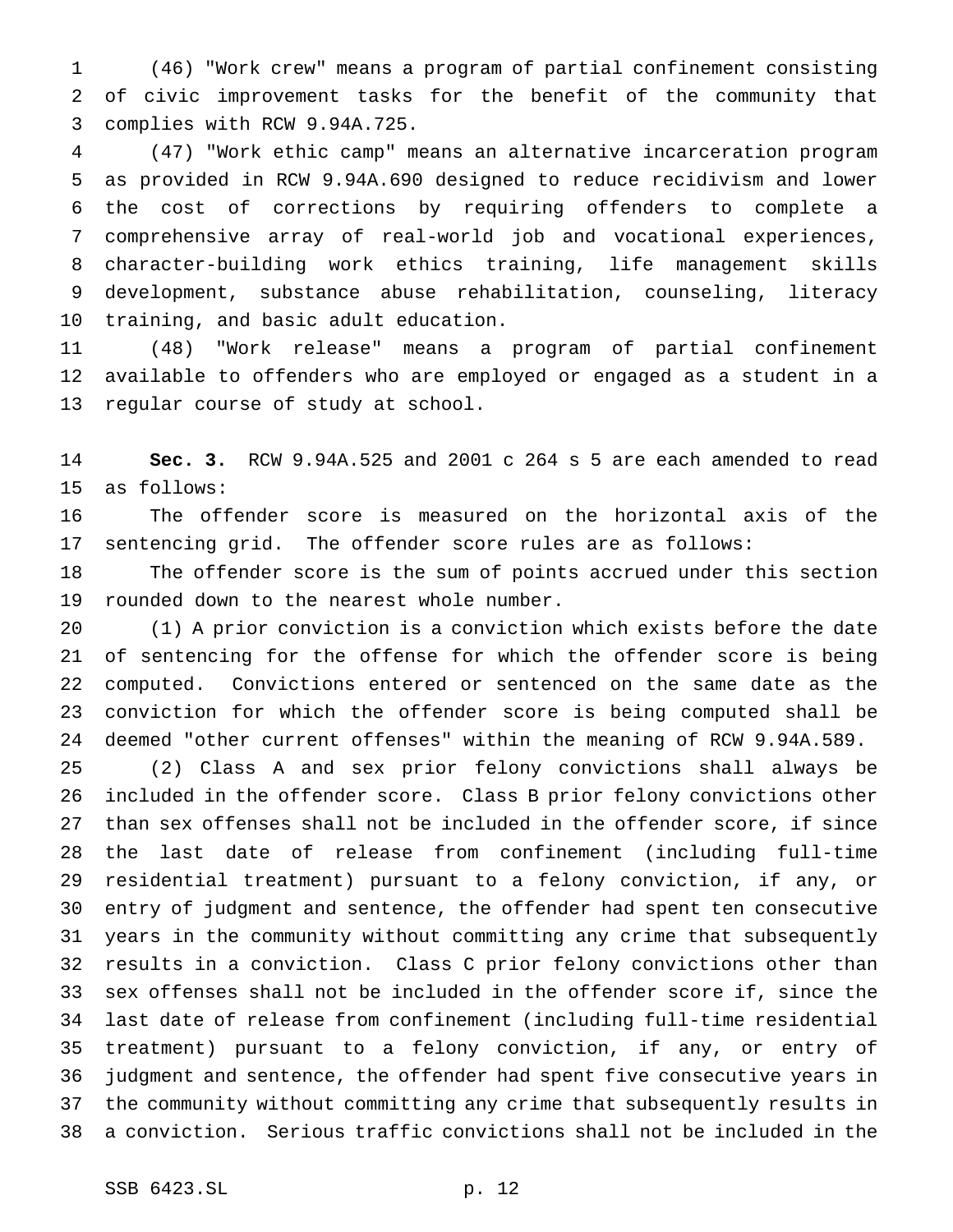offender score if, since the last date of release from confinement (including full-time residential treatment) pursuant to a felony conviction, if any, or entry of judgment and sentence, the offender spent five years in the community without committing any crime that subsequently results in a conviction. This subsection applies to both adult and juvenile prior convictions.

 (3) Out-of-state convictions for offenses shall be classified according to the comparable offense definitions and sentences provided by Washington law. Federal convictions for offenses shall be classified according to the comparable offense definitions and sentences provided by Washington law. If there is no clearly comparable offense under Washington law or the offense is one that is usually considered subject to exclusive federal jurisdiction, the offense shall be scored as a class C felony equivalent if it was a felony under the relevant federal statute.

 (4) Score prior convictions for felony anticipatory offenses (attempts, criminal solicitations, and criminal conspiracies) the same as if they were convictions for completed offenses.

 (5)(a) In the case of multiple prior convictions, for the purpose of computing the offender score, count all convictions separately, except:

 (i) Prior offenses which were found, under RCW 9.94A.589(1)(a), to encompass the same criminal conduct, shall be counted as one offense, the offense that yields the highest offender score. The current sentencing court shall determine with respect to other prior adult offenses for which sentences were served concurrently or prior juvenile offenses for which sentences were served consecutively, whether those offenses shall be counted as one offense or as separate offenses using the "same criminal conduct" analysis found in RCW 9.94A.589(1)(a), and if the court finds that they shall be counted as one offense, then the offense that yields the highest offender score shall be used. The current sentencing court may presume that such other prior offenses were not the same criminal conduct from sentences imposed on separate dates, or in separate counties or jurisdictions, or in separate complaints, indictments, or informations;

 (ii) In the case of multiple prior convictions for offenses committed before July 1, 1986, for the purpose of computing the offender score, count all adult convictions served concurrently as one offense, and count all juvenile convictions entered on the same date as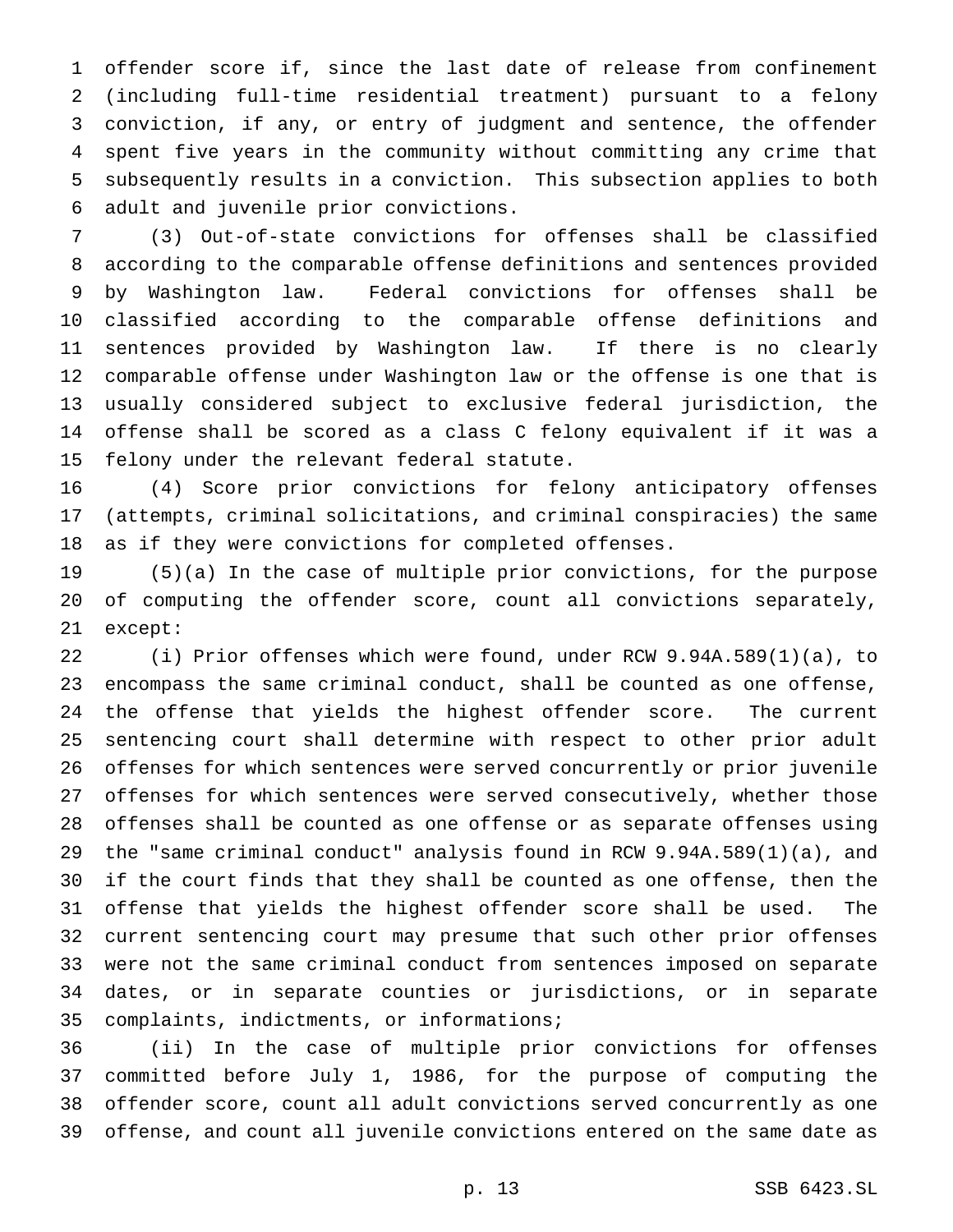one offense. Use the conviction for the offense that yields the highest offender score.

 (b) As used in this subsection (5), "served concurrently" means that: (i) The latter sentence was imposed with specific reference to the former; (ii) the concurrent relationship of the sentences was judicially imposed; and (iii) the concurrent timing of the sentences was not the result of a probation or parole revocation on the former offense.

 (6) If the present conviction is one of the anticipatory offenses of criminal attempt, solicitation, or conspiracy, count each prior conviction as if the present conviction were for a completed offense. When these convictions are used as criminal history, score them the same as a completed crime.

 (7) If the present conviction is for a nonviolent offense and not covered by subsection (11) or (12) of this section, count one point for each adult prior felony conviction and one point for each juvenile prior violent felony conviction and 1/2 point for each juvenile prior nonviolent felony conviction.

 (8) If the present conviction is for a violent offense and not covered in subsection (9), (10), (11), or (12) of this section, count two points for each prior adult and juvenile violent felony conviction, one point for each prior adult nonviolent felony conviction, and 1/2 point for each prior juvenile nonviolent felony conviction.

 (9) If the present conviction is for a serious violent offense, count three points for prior adult and juvenile convictions for crimes in this category, two points for each prior adult and juvenile violent conviction (not already counted), one point for each prior adult nonviolent felony conviction, and 1/2 point for each prior juvenile nonviolent felony conviction.

 (10) If the present conviction is for Burglary 1, count prior convictions as in subsection (8) of this section; however count two points for each prior adult Burglary 2 or residential burglary conviction, and one point for each prior juvenile Burglary 2 or residential burglary conviction.

 (11) If the present conviction is for a felony traffic offense count two points for each adult or juvenile prior conviction for Vehicular Homicide or Vehicular Assault; for each felony offense count one point for each adult and 1/2 point for each juvenile prior conviction; for each serious traffic offense, other than those used for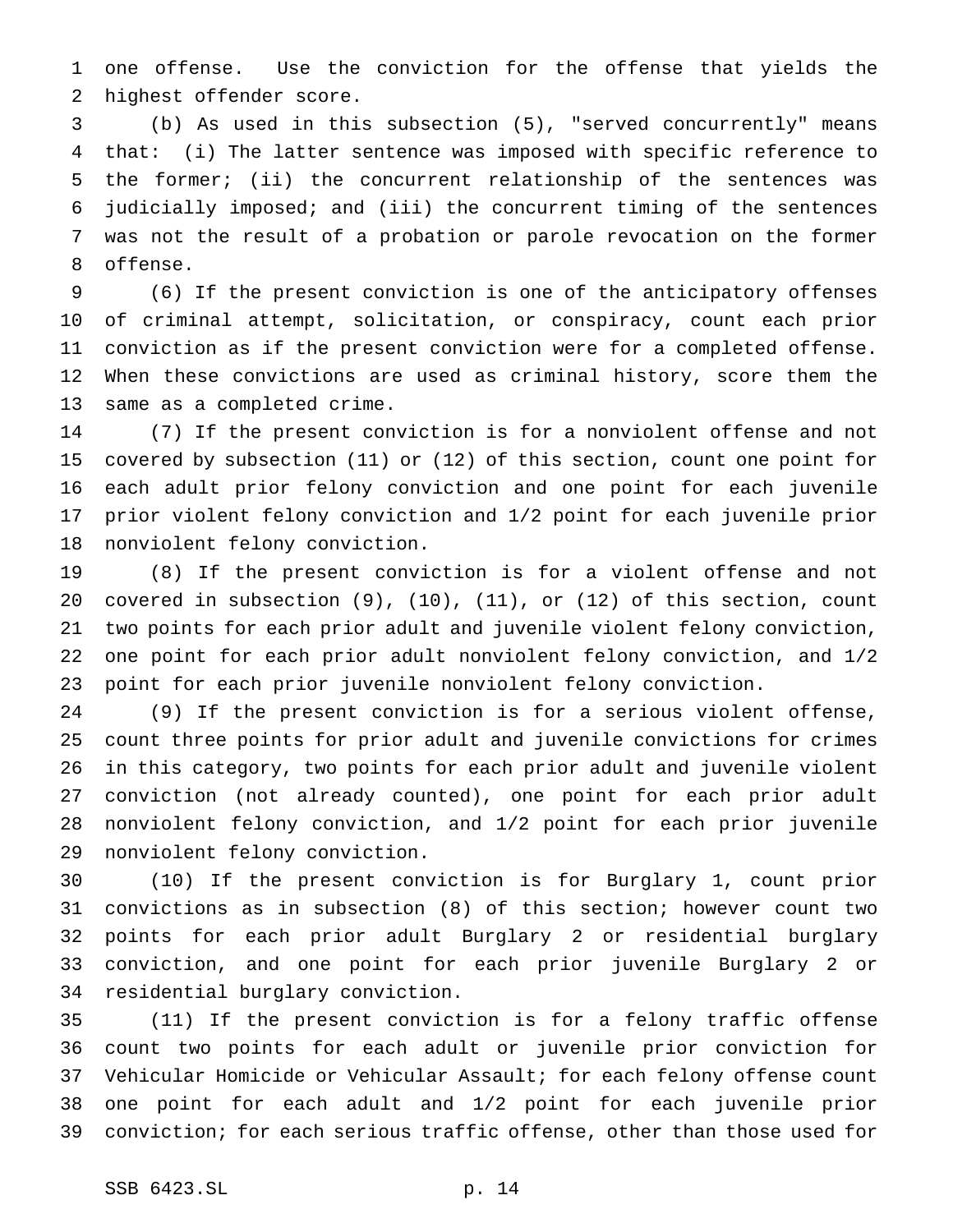an enhancement pursuant to RCW 46.61.520(2), count one point for each adult and 1/2 point for each juvenile prior conviction.

 (12) If the present conviction is for a drug offense count three points for each adult prior felony drug offense conviction and two points for each juvenile drug offense. All other adult and juvenile felonies are scored as in subsection (8) of this section if the current drug offense is violent, or as in subsection (7) of this section if the current drug offense is nonviolent.

 (13) If the present conviction is for Escape from Community Custody, RCW 72.09.310, count only prior escape convictions in the offender score. Count adult prior escape convictions as one point and juvenile prior escape convictions as 1/2 point.

 (14) If the present conviction is for Escape 1, RCW 9A.76.110, or Escape 2, RCW 9A.76.120, count adult prior convictions as one point and juvenile prior convictions as 1/2 point.

 (15) If the present conviction is for Burglary 2 or residential burglary, count priors as in subsection (7) of this section; however, count two points for each adult and juvenile prior Burglary 1 conviction, two points for each adult prior Burglary 2 or residential burglary conviction, and one point for each juvenile prior Burglary 2 or residential burglary conviction.

 (16) If the present conviction is for a sex offense, count priors as in subsections (7) through (15) of this section; however count three points for each adult and juvenile prior sex offense conviction.

 (17) If the present conviction is for an offense committed while the offender was under community placement, add one point.

 (18) The fact that a prior conviction was not included in an offender's offender score or criminal history at a previous sentencing 29 shall have no bearing on whether it is included in the criminal history 30 or offender score for the current offense. Accordingly, prior convictions that were not counted in the offender score or included in criminal history under repealed or previous versions of the sentencing reform act shall be included in criminal history and shall count in the 34 offender score if the current version of the sentencing reform act requires including or counting those convictions.

 NEW SECTION. **Sec. 4.** RCW 9.94A.030(13) (b) and (c) and 9.94A.525(18) apply only to current offenses committed on or after the effective date of this act. No offender who committed his or her